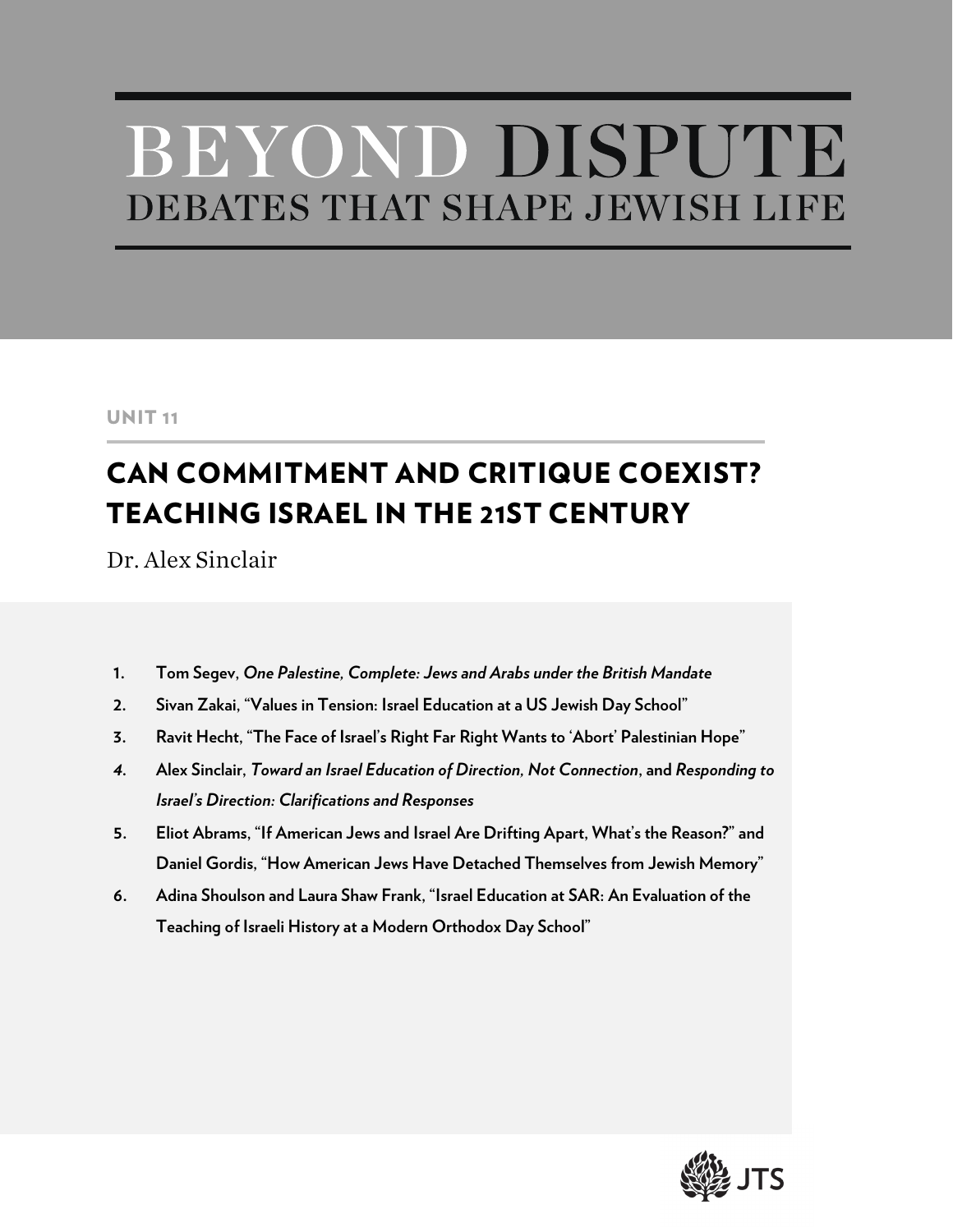

### DR. ALEX SINCLAIR

Dr. Alex Sinclair is the Lead Educational Consultant and Team Two Leader for Educating for Impact, an initiative funded by a consortium of European Philanthropies and the Government of Israel that seeks to enhance and deepen the Jewish educational provisions of Jewish day schools and their communities in Europe. He was a member of faculty at the Davidson School of Education of the Jewish Theological Seminary between 2002 and 2019 and remains a Tanakh Education Consultant for JTS's Legacy Heritage Instructional Leadership Institute, in which role he has coached instructional leaders in Jewish Day Schools throughout North America.

He has taught or run programs for the Hartman Institute, the Schechter Institute, the Hebrew University of Jerusalem, Hebrew Union College, and the Jewish Agency. He has published many academic articles on Jewish education, and his book, *Loving the Real Israel: An Educational Agenda for Liberal Zionism*, was published in 2013.

Alex grew up in London, England, and received an M.A. in Hebrew Studies from Balliol College, University of Oxford and a Ph.D. in Jewish Education from the Hebrew University of Jerusalem. He resides in Modiin, Israel with his wife and three children.



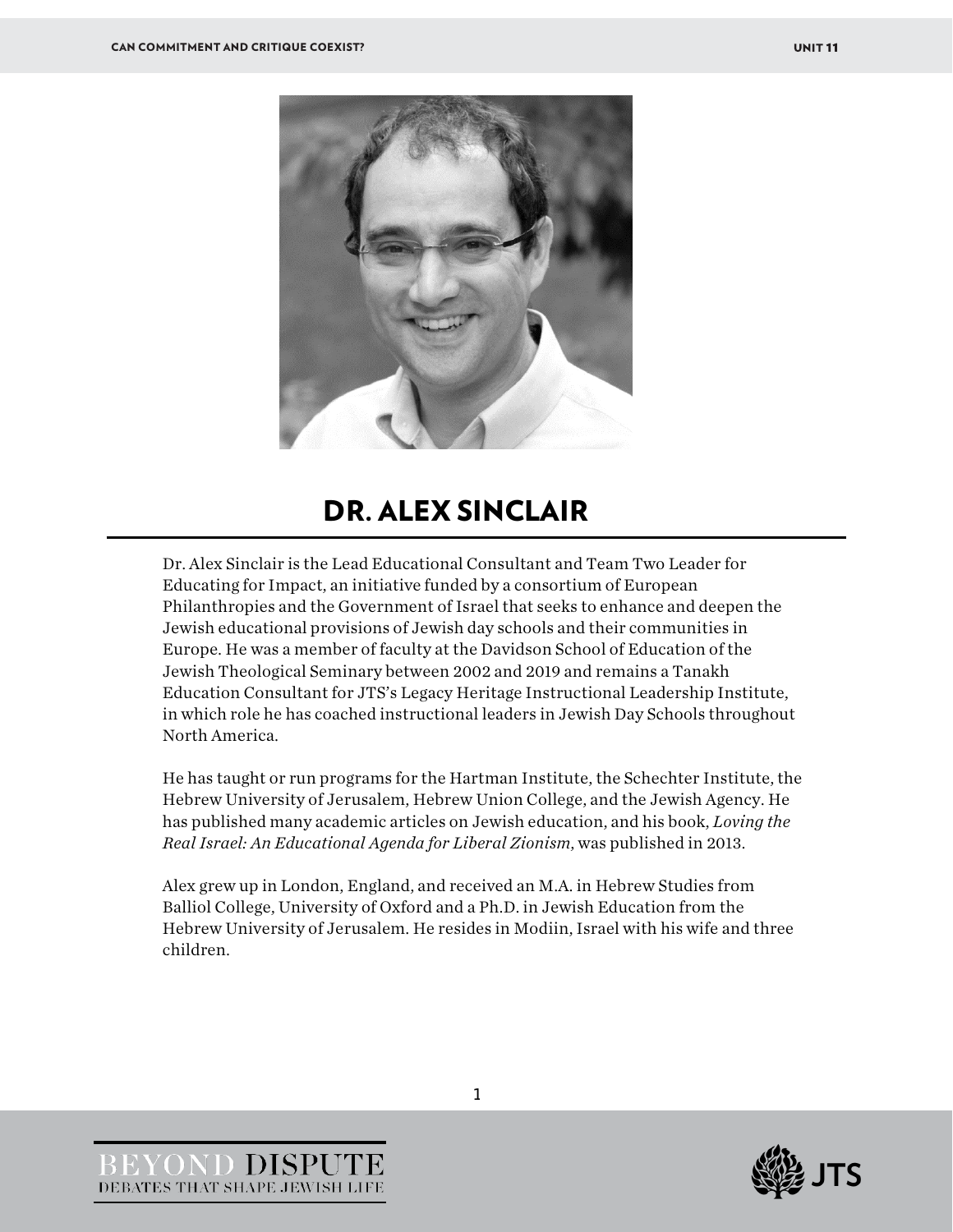#### 1. Tom Segev, One Palestine, Complete: Jews and Arabs under the British Mandate, 2000[1](#page-2-0)

#### *A leading Israeli historian and journalist (b. 1945).*

Aharon Avraham Kabak, a teacher and author, wrote about the differences between children whose parents had come from Russia and Galicia, who were "a storehouse of mental energy and intellectual talents," and children whose parents had come from Yemen. Of the latter he said, "The Yemenite child, after so many generations of idleness, penury, abjectness, and servility under the fierce Yemenite sun, brings with him, together with Oriental sharpwittedness and wiliness, a tendency for delusion, negligence, slowness of movement, with bodily lethargy and weakness of the nerves.". **. . According to Ze'ev Jabotinsky, "We Jews have nothing in common with what is called the 'Orient', thank God. To the extent that our uneducated masses have ancient spiritual traditions and laws that recall the Orient, they must be weaned away from them, and this is in fact what we are doing in every decent school, and what life itself is doing with great success. We are going to Palestine, first for our national convenience," he wrote, and second, "to sweep out thoroughly all traces of the 'Oriental soul'."**

#### 2. Sivan Zakai, "Values in Tension: Israel Education at a U.S. Jewish Day School" [2](#page-2-1)

*Professor of Jewish Education at HUC-JIR in Los Angeles, whose research focuses on how Israel is taught in American Jewish schools, particularly to young children.*

**Rabbi Schulman outlined for his students his biggest challenge in teaching their class, a semester-long course in Israeli history. As a history teacher, he was given a "mandate" to teach his students to think critically and formulate their own opinions. As a rabbi and Jewish educator, he felt responsible for instilling in his students a love of Israel. But what if, in developing their own opinions about Israel, students decided that they did not feel a passion for or connection to the Jewish State? What if, in learning to love Israel, students refrained from asking difficult questions about it? The goals of critical thinking and love could potentially work at cross-purposes.**

This tension existed in the school's very mission. The Naphtali Herz Imber Jewish Day School intended to "cultivate young adults who are critical and self-reliant thinkers," and it also hoped to "instill in our students an attachment to Israel." As Rabbi Schulman explained in an interview:

Our mission statement talks to developing a love for and an attachment to the land of Israel, but I think in addition to that there's an emerging consensus that students should be leaving the school with the ability to understand and formulate a perspective on a current situation in Israel.…It [should be] a thoughtful perspective but not one





<span id="page-2-0"></span><sup>1</sup> New York: Picador, 2001, 150-151.

<span id="page-2-1"></span><sup>2</sup> In *Journal of Jewish Education*, Vol. 77 (2011): 245.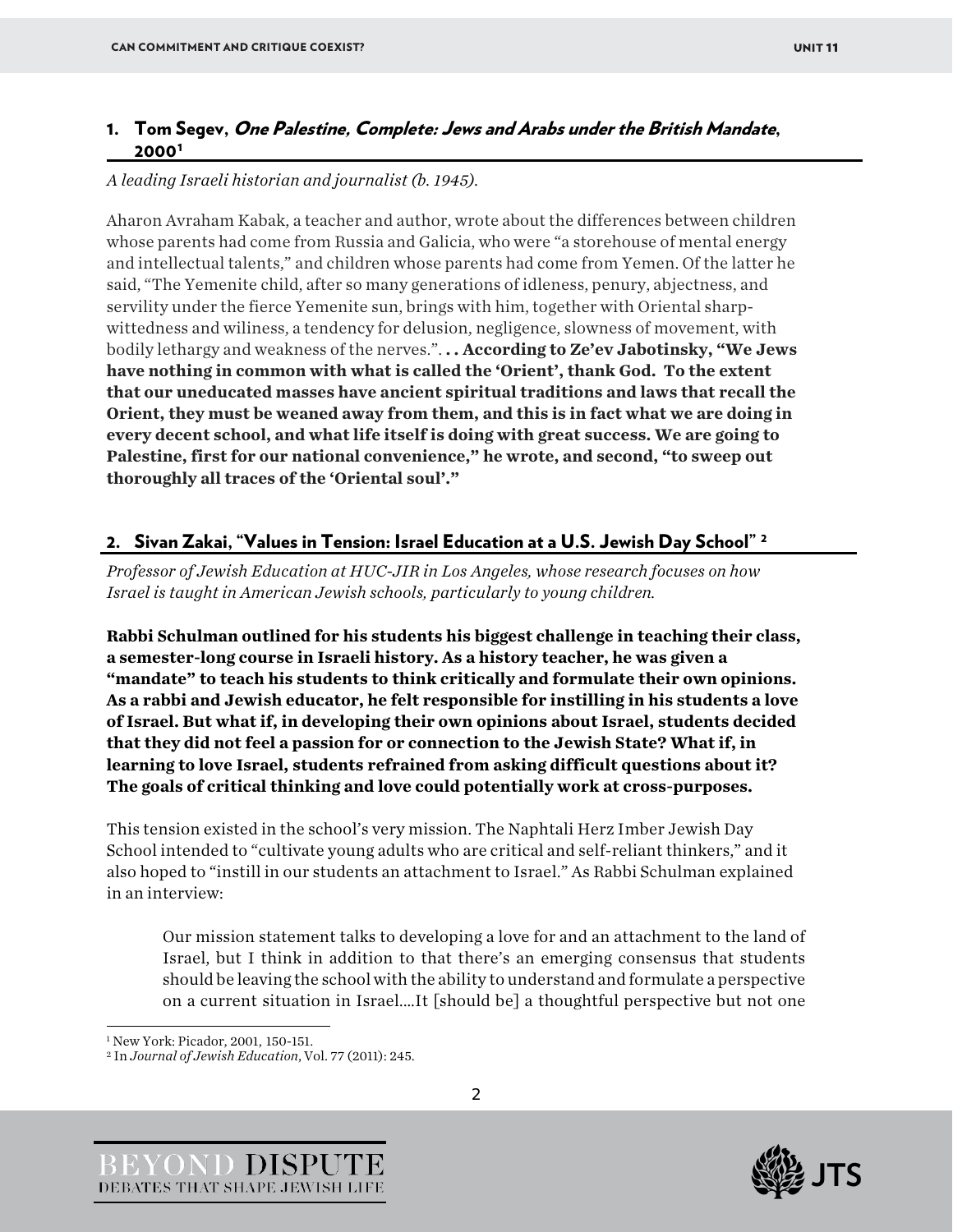that necessarily is being dictated to them, [but rather] one that they're coming to from a kind of process of reflection and education.…They should have their own voice.

Twelfth graders in the school's mandatory Israeli history class offered conflicting accounts of the aims of their course. When I asked them what they thought were Rabbi Schulman's main objectives for the class, some believed their teacher wanted them to love Israel. Micah explained:

I think he's trying to get us to…really try to appreciate [Israel] more, to develop more of a sense of—for lack of a better term—a patriotism…to really develop more of a love for it, more of an understanding of it.

**Students like Micah insisted that their teacher's primary goal was helping them develop Israeli patriotism, an affinity and passion for the country. Other students believed that above all, Rabbi Schulman wanted them to formulate their own beliefs even if that meant ultimately rejecting a connection to Israel.**

#### 3. Excerpts of Interview with MK Bezalelj in Ravit Hecht, "The Face of Israel's Far Right Wants to 'Abort' Palestinian Hope" [3](#page-3-0)

*Ravit Hecht is a journalist for* Haaretz *(b. 1980). Bezalel Smotrich is a member of the Knesset for the Jewish Home-Tkuma alliance (b. 1980).* 

*What is your political-diplomatic plan?*

"We are placing a different alternative on the table, a plan that is not based on the country's partition, but on its unification. I want to apply [Israeli] sovereignty in all of Judea and Samaria…"

*And thus create a Muslim state between the Mediterranean Sea and the Jordan River?* "No. I build another five big cities, bring in another half a million or a million Jews, but first of all I make a decision. The gist of my plan is based on making a determination. After a hundred years of conflict management, we make a decisive move vis-a-vis the conflict: I abort their [the Palestinians'] hopes of establishing a state."

#### *How do you do that?*

"When Joshua ben Nun [the biblical prophet] entered the land, he sent three messages to its inhabitants: those who want to accept [our rule] will accept; those who want to leave will leave; those who want to fight will fight. The basis of his strategy was: We are here, we have come, this is ours. Now too, three doors will be open; there is no fourth door. Those who want to leave—and there will be those who leave—I will help them. When they have no hope and no vision, they will go. As they did in 1948."

<span id="page-3-0"></span><sup>3</sup> In *Haaretz*, December 3, 2016.



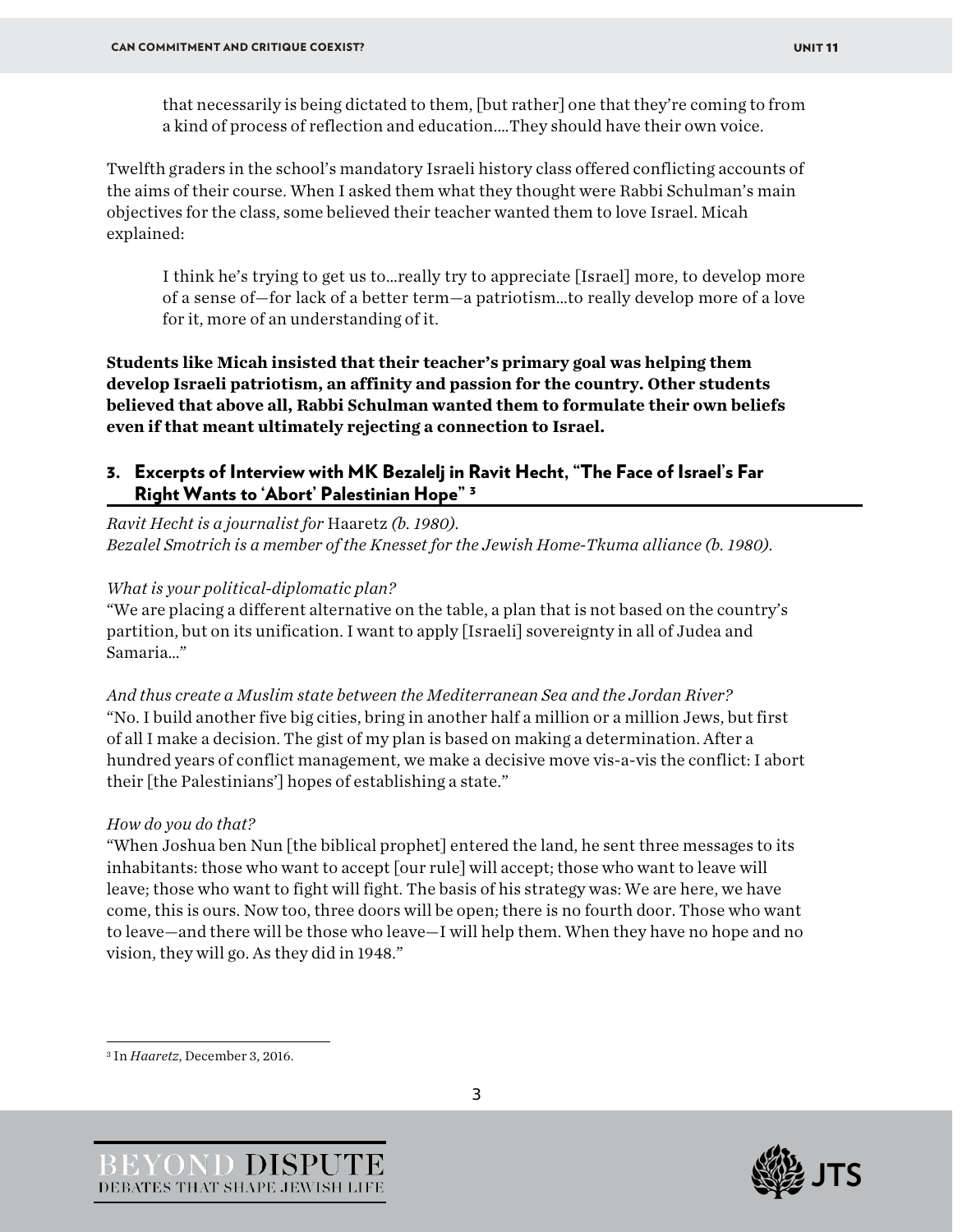*And those who do not go and do not accept you as the sovereign power—in my view, that's most of the Palestinians?*

"Those who do not go will either accept the rule of the Jewish state, in which case they can remain, and as for those who do not, we will fight them and defeat them."….

*You have 2.5 million people in the West Bank, not the PA or Abu Mazen, but people who can rise up against you in a popular intifada. Children who throw stones.* "That won't happen. It won't happen. If we show an iron hand, there won't be children who throw stones. Anyone who throws stones will not be here."

#### *Why? What will you do with him?* **"What will I do? Either I will shoot him or I will jail him or I will expel him."**….

*Let's talk a little about Jews you love somewhat less—Reform Jews, LGBTs.* "It's not a matter of love but of legitimization. Look, I have a secular brother. I love him and he is my best friend, but I don't accept him. I tell him: 'My brother, you are wrong, you are living a life of lies.' I was asked the same thing about the Reform Jews. On the one hand, I feel that the State should take responsibility for them. I love all Jews, really, all Jews are my brothers. But I do not accept them and I will not accord them legitimacy, because in my eyes they are a lie."

*Why do you say they are a lie? Do you like it when people say you are crazy or messianic?* **"The big difference me [sic]—between Orthodox Judaism and Reform Jews—is that I believe in the existence of absolute truths. That is my life. The Lord is one. Not 30. He created the world and he gave us the Torah at Mount Sinai. That is the meaning of 'Torah from on high.' Torah from on high is above me and I am bound to it. I cannot legitimize the distortion of the truth in the Jewish state. Just as I cannot legitimize Christianity."**

#### 4. Alex Sinclair, Toward an Israel Education of Direction, Not Connection [4](#page-4-0) and Responding to Israel's Direction: Clarifications and Responses [5](#page-4-1)

And now comes the part where I have to say some things that people won't like. **Israel is moving in a worrying, disturbing, depressing direction. Religiously, a fundamentalist Judaism that is utterly alien to mainstream American Jewry is taking increasing hold of the country's institutions, communities, and ways of thinking. Politically, the parties on the right and center-right are more and more tribal, jingoistic, and dismissive of minority rights (whether these be Jewish or non-Jewish minorities).** Culturally, while there is an extraordinary and breathtaking creativity in Israeli arts, cinema, TV, song, and literature, there is also a closed-mindedness, an inability to see opposing points





<span id="page-4-0"></span><sup>4</sup> In *eJewish Philanthropy,* October 2, 2017. 5 In *eJewish Philanthropy,* October 24, 2017.

<span id="page-4-1"></span>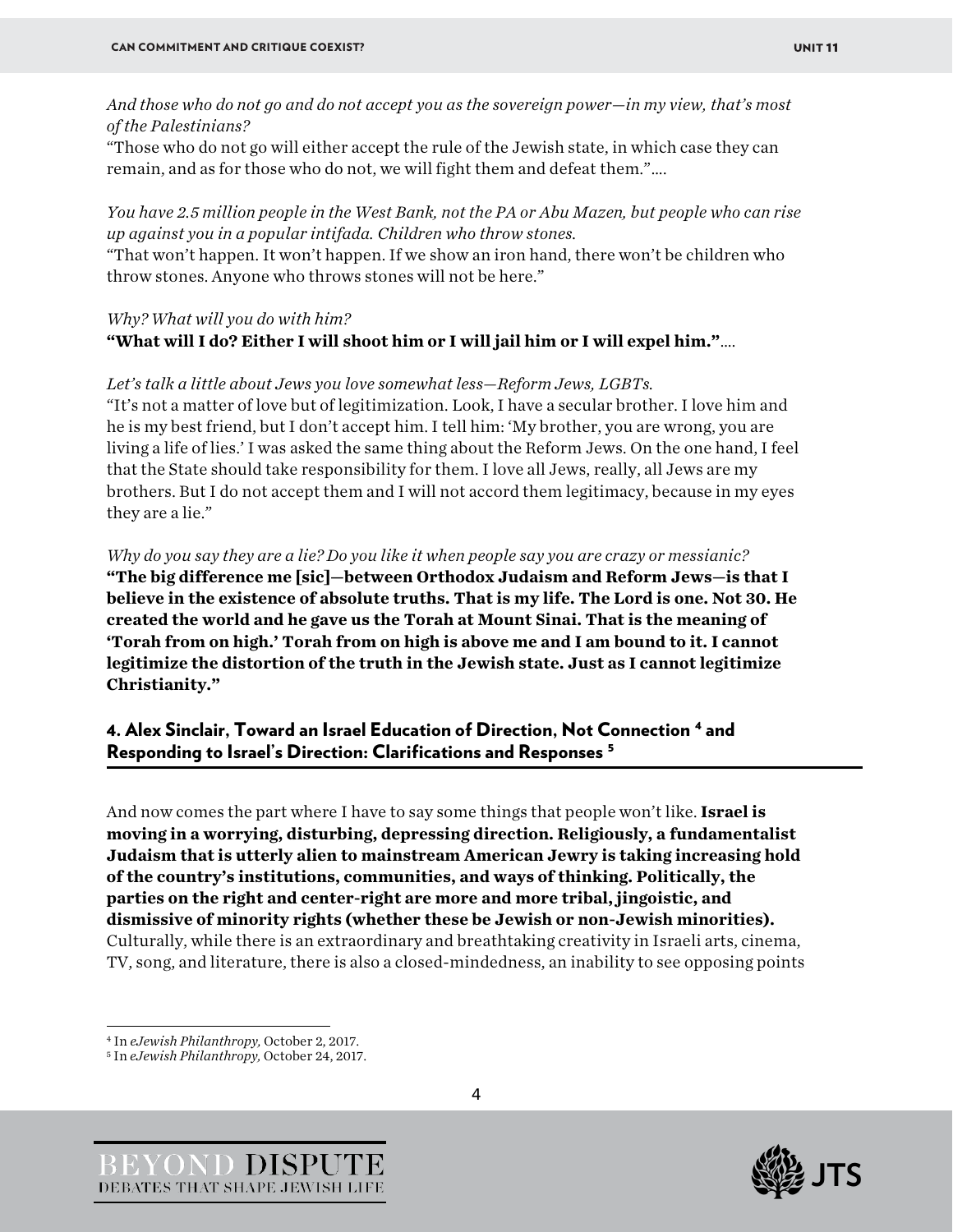of view, a peculiarly Israeli blend of arrogance and ignorance when it comes to anything outside the accepted narratives.

**We should no longer be asking how to connect American Jews to this story. We need to ask how American Jews should respond to this story**….

**Response to Israel's direction should be done in the spirit of true dialogue with Israelis, and with American Jews who hold different opinions. That means arguing, expressing opinions, taking strong stances, but also being open to listening and truly hearing those who think differently.** In essence, what I am proposing is a double challenge. To the established forms of Israel education, it's a challenge to have responding to Israel's direction as a much more central part of the educational enterprise. But to those who disagree with aspects of Israel's direction, it's a challenge to have them think about how to respond in ways that other Jews and Israelis can hear them—in Dewey's terms, how to have those responses be "educative," rather than just venting. Ultimately, the goal is to have as many Jews as possible actively trying to impact and be impacted by the amazing, crazy, frustrating, imperfect project that we call Israel.

#### 5. Eliot Abrams, "If American Jews and Israel Are Drifting Apart, What's the Reason?"[6](#page-5-0) and Daniel Gordis, "How American Jews Have Detached Themselves from Jewish Memory"[7](#page-5-1)

*Eliot Abrams is an American diplomat and lawyer who has served in a variety of foreign policy positions for U.S. presidents (b. 1948).*

*Rabbi Daniel Gordis is Senior Vice President at Shalem College, Jerusalem, and the author of numerous books on Jewish thought and political currents in Israel (b. 1959).* 

#### Abrams:

What is to be done? Reversing the major demographic trends in the American Jewish population, for example by increasing endogamous marriage, does not seem to be in the cards. Where the Jewish state is concerned, should Israel and its American supporters rely more heavily on the Orthodox, whose sense of community and of closeness to Israel is intact? Turn outward and work more closely with evangelical Christians? Reach out to growing population groups like Hispanics and Asians? Seek to strengthen *hasbarah* [Israel advocacy] programs whose goal is to increase support for Israel among the American public in general?

Each of these suggestions has its value, and its limitations. **But the beginning of wisdom is surely to understand that the problem is here, in the United States. The American Jewish community is more distant from Israel than in past generations because it is changing, is in significant ways growing weaker, and is less inclined and indeed less able to feel and express solidarity with other Jews** *here* **and abroad.**





<span id="page-5-0"></span><sup>6</sup> In *Mosaic*, April 4, 2016.

<span id="page-5-1"></span><sup>7</sup> In *Mosaic*, April 11, 2016.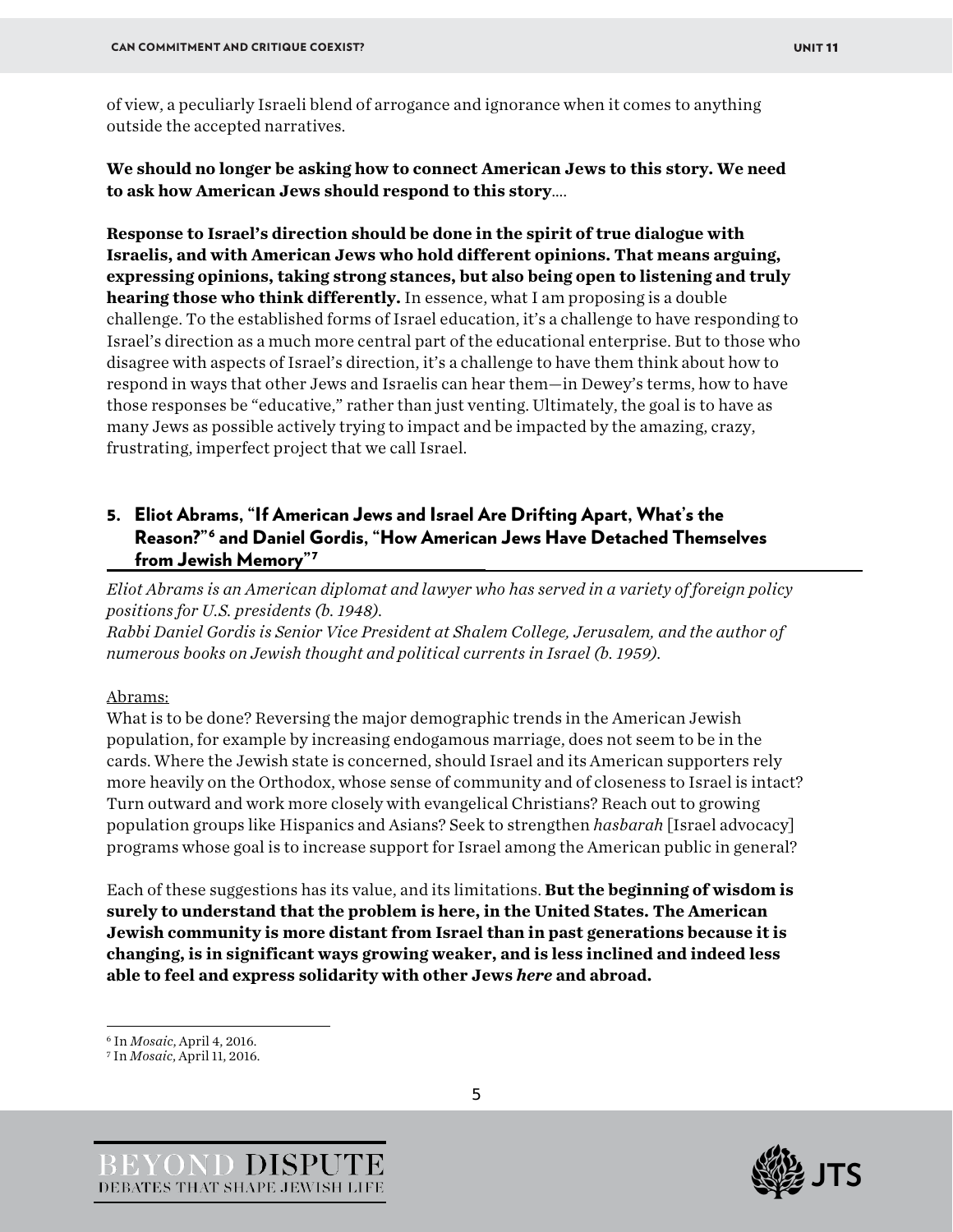#### Gordis:

**So this is where we find ourselves today: widespread ignorance about the Jewish past and an abandonment of the modes of Jewish communal behavior that once instilled in Jews of all kinds a reflexive commitment to peoplehood**, coupled to a discourse in which the fact that Israel is beset by enemies still sworn to its destruction is regarded as not worth mentioning by alleged lovers of Judaism and the Jews.

#### 6. Adina Shoulson and Laura Shaw Frank, "Israel Education at SAR: An Evaluation of the Teaching of Israeli History at a Modern Orthodox Day School"[8](#page-6-0)

*Salanter Akiba Riverdale (SAR) High School is a coeducational, private Modern Orthodox Jewish day school in Riverdale, NY.*

Up until the 2014–2015 school year, all formal instruction at SAR about the history of the State of Israel was saved for the Modern Israel course in 12th grade. Tenth graders learned about the emergence of Zionism in Europe and bit about the Mandate Period and early aliyot within the 10th grade curriculum. However, due to limited time and the need to cover World War II and the Cold War, we did not teach about the founding of the State, the wars that shaped Israel in its early decades, or anything about Israel's internal affairs or foreign relations. We attempted to make up for this in the 12th grade second semester "Modern Israel" mini-course. The challenges and shortcomings of this model were abundant. Our goal for the 12th grade course was to delve into contemporary issues about Israel, but the students lacked the historical foundation for those conversations, so we had to spend time giving them background, leaving little time for exploration of the issues.

[The 10th grade curriculum was revamped] to provide the students with a basic chronology of the major events and figures from the British Mandate Period through the Israeli disengagement from Gaza in 2005. This knowledge is crucial for the educated Zionist, and would serve as a foundation for deeper topical discussions in 12th grade. We wanted to build cultural and historical literacy regarding Zionism and the State of Israel that included domestic and international issues and personalities. We organized the unit by decade, and within each decade we discussed the most pressing topics that shaped Israel from within and without during that time. Our second goal was to begin to introduce a critical lens in our students' understanding of Israel. While we would save extensive discussion of multiple narratives (for example, the Palestinian view of the War of Independence) for 12th grade, we wanted to expose our 10th graders to some of the controversies surrounding Israeli politics and history, and we also wanted them to see the importance of studying Israel's history using the same critical tools that we used in other units. We thought this was crucial both because, as historians, we believe this is the only authentic way to study history, and also because raising these issues would be a good way to engage and excite students, both those with little previous knowledge and those with prior background and assumptions.



<span id="page-6-0"></span><sup>8</sup> Full text available at www.machonsiach.org/israeleducation.